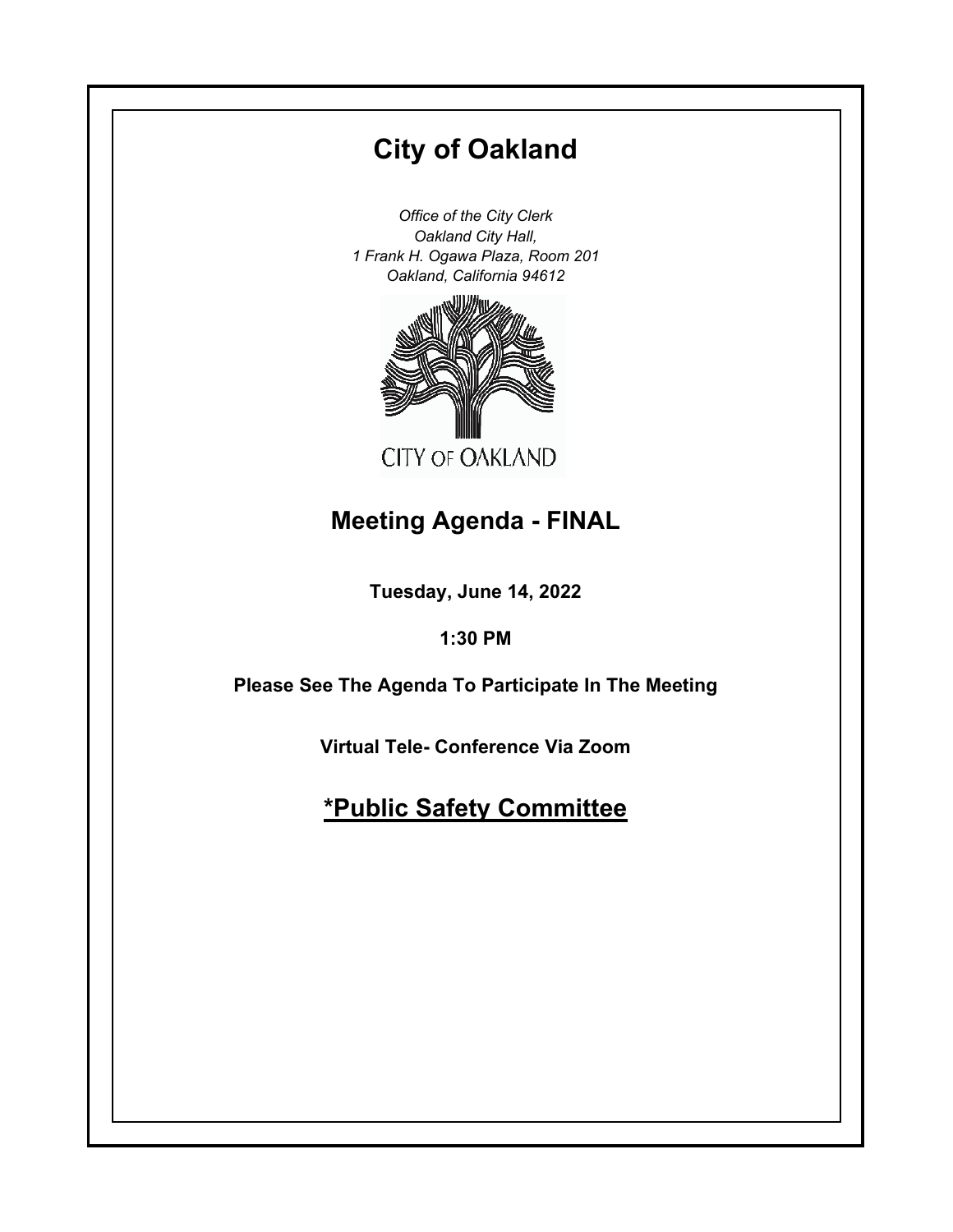## *Pursuant to California Government Code Section 54953(e ), the City Council has found that an imminent risk to the health of attendees due to the COVID-19 pandemic continues to exist. Therefore, all City Councilmembers will particulate in the meeting via phone/video conference without notice of their teleconference locations*

### PUBLIC PARTICIPATION

The public may observe and/or participate in this meeting many ways.

### OBSERVE:

• To observe, the public may view the televised video conference by viewing KTOP channel 10 on Xfinity (Comcast) or ATT Channel 99 and locating City of Oakland KTOP - Channel 10

• To observe the meeting online from the City's Agenda Meeting Calendar, at the noticed meeting time, please click on https://oakland.legistar.com/calendar.aspx and click on the "In Progress" link under "Video" for the corresponding meeting.

• To observe the meeting by video conference, please click on this link:

https://us02web.zoom.us/j/87844386568 at the noticed meeting time.

• To listen to the meeting by phone, please call the numbers below at the noticed meeting time: Dial (for higher quality, dial a number based on your current location):US: +1 669 900 6833 or +1 253 215 8782 or +1 346 248 7799 or +1 929 436 2866 or +1 301 715 8592 or +1 312 626 6799 or 833 548 0282 (Toll Free) or 877 853 5247 (Toll Free) or 888 788 0099 (Toll Free) or 833 548 0276 (Toll Free) Meeting ID: 878 4438 6568

If asked for a participant ID or code, press #.

### COMMENT:

ALL PUBLIC COMMENT ON ACTION ITEMS WILL BE TAKEN AT THE BEGINNING OF THE MEETING UNDER ITEM 1. COMMENT FOR ITEMS NOT ON THE AGENDA WILL BE TAKEN UNDER OPEN FORUM AT THE END OF THE MEETING

There are three ways to submit public comments.

• eComment. To send your comment directly to Council members and staff BEFORE the meeting starts please click on https://oakland.legistar.com/calendar.aspx and click on the "eComment" link for the corresponding meeting. Please note that eComment submission closes five (5) minutes before posted meeting time.

• To comment by Zoom video conference, click the "Raise Your Hand" button to request to speak when Public Comment is being taken on a eligible agenda item at the beginning of the meeting. You will be permitted to speak during your turn,allowed to comment, and after the allotted time, re-muted. Instructions on how to "Raise Your Hand" is available at:

https://support.zoom.us/hc/en-us/articles/205566129 - Raise-Hand-In-Webinar.

• To comment by phone, please call on one of the above listed phone numbers. You will be prompted to "Raise Your Hand" by pressing "\*9" to speak when Public Comment is taken. You will be permitted to speak during your turn, allowed to comment, and after the allotted time, re-muted. Please unmute your self by pressing \*6.

If you have any questions, please email the Agenda Management Unit at cityclerk@oaklandca.gov

- Office of the City Clerk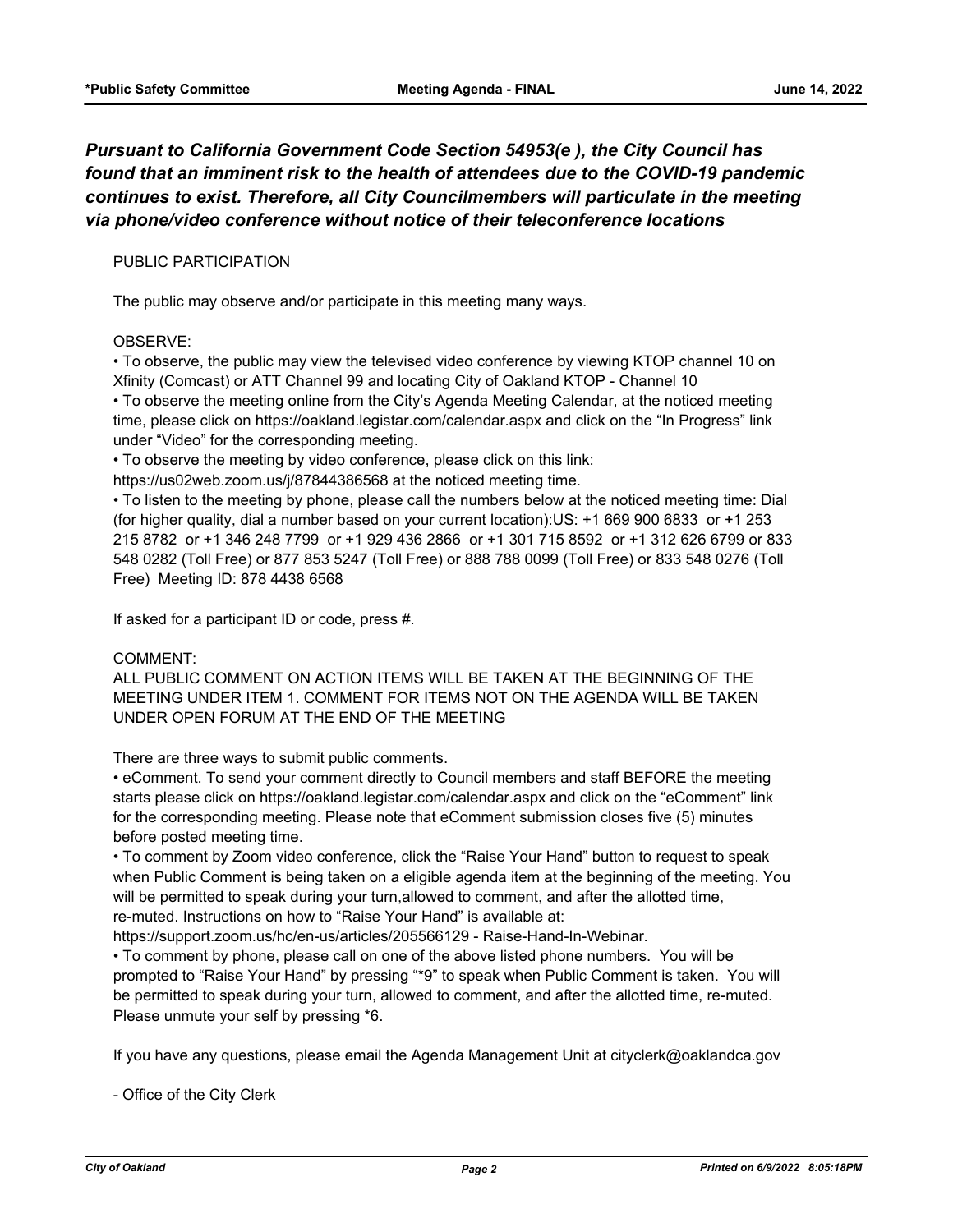### **COMMITTEE MEMBERSHIP:**

*\*Councilmember Noel Gallo, District 5; Vice Mayor Rebecca Kaplan, At-Large; Councilmember Treva Reid, District 7; Chairperson: Councilmember Carroll Fife, District 3*

**Roll Call / Call To Order**

## **1 PUBLIC COMMENT: COMMENTS ON ALL ITEMS WILL BE TAKEN AT THIS TIME. COMMENTS FOR ITEMS NOT ON THE AGENDA WILL BE TAKEN DURING OPEN FORUM**

**2** Approval Of The Draft Minutes From The Committee Meeting Of April 12, 2022

[22-0462](http://oakland.legistar.com/gateway.aspx?m=l&id=/matter.aspx?key=33383)

*Attachments:* [View Report](http://oakland.legistar.com/gateway.aspx?M=F&ID=1b7f244b-b99b-4d07-95d6-a993e6e6bc87.pdf)

**3** Determination Of Schedule Of Outstanding Committee Items

[22-0463](http://oakland.legistar.com/gateway.aspx?m=l&id=/matter.aspx?key=33384)

[View Report](http://oakland.legistar.com/gateway.aspx?M=F&ID=7a1e6f40-a87a-43bf-85f3-295b8d2386e5.pdf) *Attachments:*

[View Supplemental Report - 6/9/2022](http://oakland.legistar.com/gateway.aspx?M=F&ID=7f3e28ae-1a2b-4ea7-962f-04d870858c86.pdf)

Subject: Negotiated Settlement Agreement (NSA) Bi-Monthly Update From: The Public Safety Committee Recommendation: Receive An Informational Report On The Progress Of The Oakland Police Department's Compliance With The Negotiated Settlement Agreement (NSA) **4** [20-0077](http://oakland.legistar.com/gateway.aspx?m=l&id=/matter.aspx?key=31065)

#### [View Report](http://oakland.legistar.com/gateway.aspx?M=F&ID=403fec50-3f83-4527-b4d1-52102a454aac.pdf) *Attachments:*

### **[View Attachment A](http://oakland.legistar.com/gateway.aspx?M=F&ID=1d859172-9794-473f-81b1-d5a9fe45bb21.pdf)**

### *Legislative History*

|  | 1/14/20 | *Public Safety Committee<br>Committee to consider scheduling the following;                                                                                     | Scheduled to the *Public Safety Committee<br>The committee made a scheduling motion for the Rules and Legislation                                  |
|--|---------|-----------------------------------------------------------------------------------------------------------------------------------------------------------------|----------------------------------------------------------------------------------------------------------------------------------------------------|
|  |         |                                                                                                                                                                 | " Receive An Informational Report On The Progress Of The Oakland Police<br>Department's Compliance With The Negotiated Settlement Agreement (NSA)" |
|  |         | And directed staff to include the following:                                                                                                                    |                                                                                                                                                    |
|  |         | 1. Report from the Chief Of Police on specific actions for the outstanding<br>non-compliance items<br>2. Status of changes to Hiring Police<br>3. August Report |                                                                                                                                                    |
|  | 1/16/20 | *Rules & Legislation<br>Committee                                                                                                                               | Scheduled to the *Public Safety Committee                                                                                                          |
|  | 2/11/20 | *Public Safety Committee                                                                                                                                        | * Withdrawn and Rescheduled to the *Public<br><b>Safety Committee</b>                                                                              |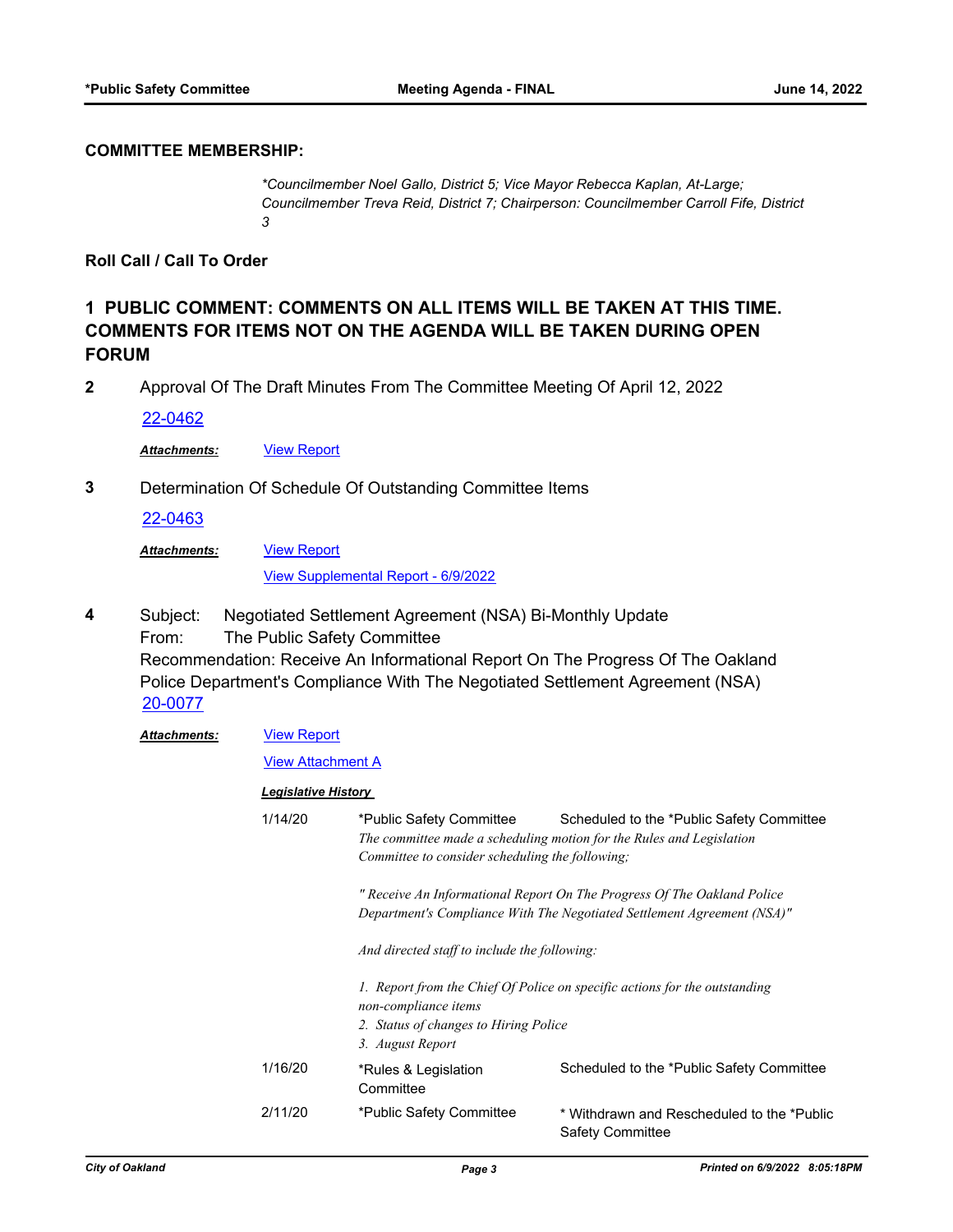| 3/5/20  | *Rules & Legislation<br>Committee                                                                                                                                                                | Scheduled to the *Public Safety Committee |
|---------|--------------------------------------------------------------------------------------------------------------------------------------------------------------------------------------------------|-------------------------------------------|
| 5/19/22 | *Rules & Legislation<br>Committee                                                                                                                                                                | Scheduled to the *Public Safety Committee |
| 6/2/22  | Scheduled to the *Public Safety Committee<br>*Rules & Legislation<br>Committee<br>A Title Change was read into record to change this item from and oral report to<br><i>informational report</i> |                                           |

Subject: Department Of Violence Prevention Services Funding Recommendations From: Department Of Violence Prevention Recommendation: Adopt A Resolution Authorizing The City Administrator To Execute Grant Agreements With Non-Profits And Public Agencies To Provide Violence Prevention And Intervention Services In Accordance With The 2014 Oakland Public Safety And Services Violence Prevention Act For The Period July 1, 2022 To June 30, 2023 In A Total Amount Not To Exceed Nineteen Million Three Hundred And Fifty Thousand Dollars (\$19,350,000), With A One-Year And Six-Month Option To Renew Through December 31, 2024, Pending Council Approval And Available Funds **5** [22-0432](http://oakland.legistar.com/gateway.aspx?m=l&id=/matter.aspx?key=33353)

| <b>Attachments:</b> | <b>View Report</b>         |                                   |
|---------------------|----------------------------|-----------------------------------|
|                     | <b>View Attachment A</b>   |                                   |
|                     | <b>View Attachment B</b>   |                                   |
|                     | <b>View Attachment C</b>   |                                   |
|                     | <b>View Attachment D</b>   |                                   |
|                     | <b>View Attachment D</b>   |                                   |
|                     | <b>View Legislation</b>    |                                   |
|                     | <b>Legislative History</b> |                                   |
|                     | 5/19/22                    | *Rules & Legislation<br>Committee |

Scheduled to the \*Public Safety Committee

- Subject: Report On The "Zero Bail" Emergency Bail Schedule
- From: Councilmember Fife

Recommendation: Receive An Informational Report From The Oakland Police Department (OPD) On The Impact Of The Alameda County Superior Court's "Zero Bail" Emergency Bail Schedule On Violent Crimes In Oakland, Including A Breakdown Of Which Crimes Are Captured In The Schedule, Specific Comparative Data That Shows Whether And How Zero Bail Effects Violent Crimes In Oakland, Especially In Comparison To Those Released With Bail

[22-0292](http://oakland.legistar.com/gateway.aspx?m=l&id=/matter.aspx?key=33213)

#### [View Report](http://oakland.legistar.com/gateway.aspx?M=F&ID=30d54de3-35e1-42c4-9910-4e9efed0008b.pdf) *Attachments:*

[View Report Attachment A](http://oakland.legistar.com/gateway.aspx?M=F&ID=a543b629-5abf-47df-9aef-345ac69158e2.pdf)

## *Legislative History*

4/14/22 \*Rules & Legislation **Committee** 

Scheduled to the \*Public Safety Committee

**6**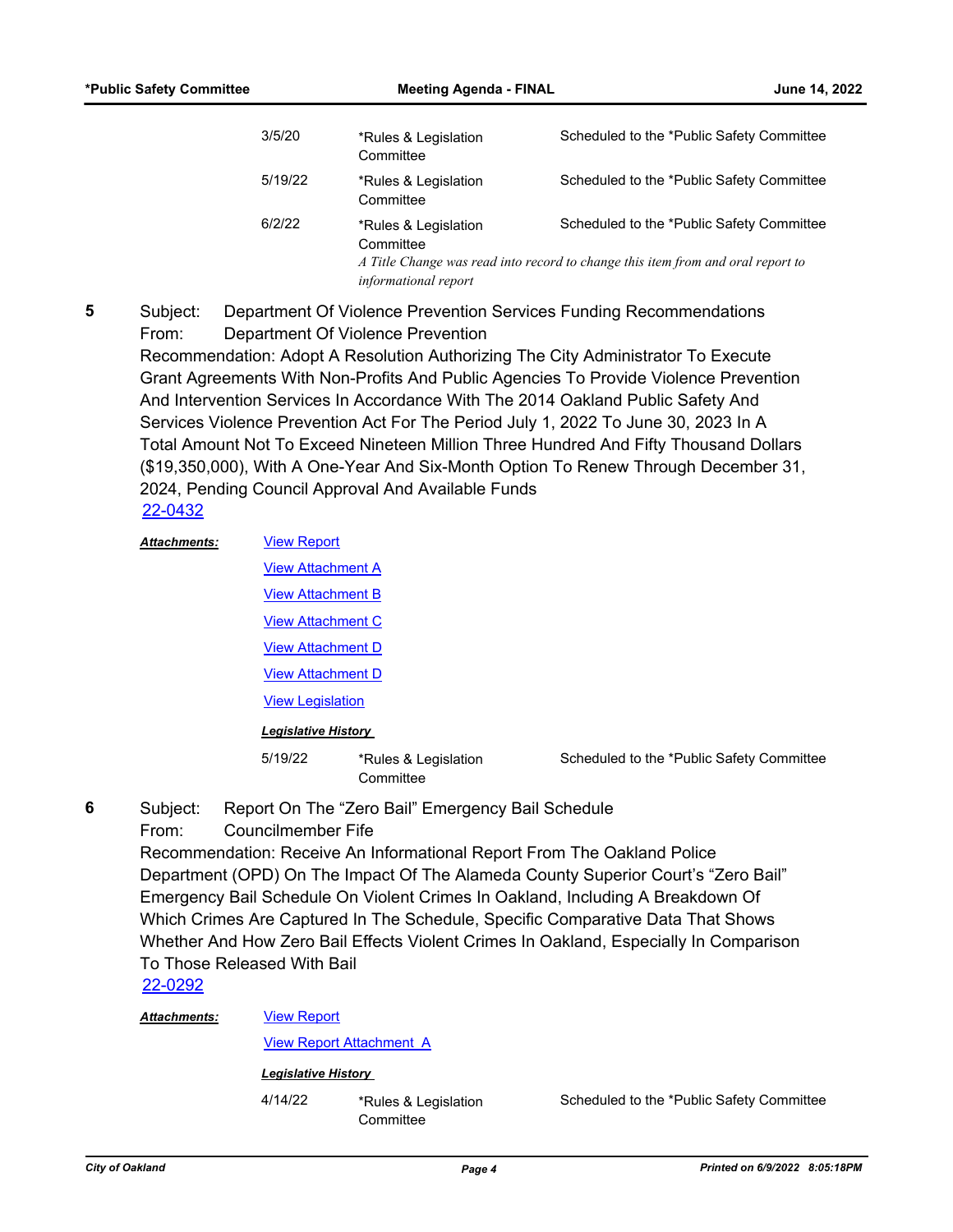| 5/12/22 | *Rules & Legislation<br>Committee | Scheduled to the *Rules & Legislation<br>Committee |
|---------|-----------------------------------|----------------------------------------------------|
| 5/19/22 | *Rules & Legislation<br>Committee | Scheduled to the *Public Safety Committee          |

Subject: Action Plan Regarding Recruitment, Hiring And Retention Plans And Strategies From: Councilmembers Gallo, Council President Bas And Pro Tem Pore Thao Recommendation: Receive An Informational Report With Detailed Recommendations For An Action Plan From The City Administrator And The Oakland Police Chief Regarding Recruitment, Hiring And Retention Plans And Strategies To Recruit Police Officers, As Well As Data On Attrition For The Past Ten Years Including Demographics, Tenure And Specific Reasons For Leaving; Costs Of Academies; And Costs Of Pre-Academies. For Officers Who Cite "Lack Of Confidence In OPD Leadership" Provide Specific Reason For Leaving, Including Discipline By OPD/Chief Or CPRA. All To Protect The Citizens Of Oakland Prior To Engaging Additional Consultants And Making Financial Commitments **7** [21-0949](http://oakland.legistar.com/gateway.aspx?m=l&id=/matter.aspx?key=32873)

### [View Report](http://oakland.legistar.com/gateway.aspx?M=F&ID=24bc8c30-db65-4324-96e0-4110ff597234.pdf) *Attachments:*

[View Report Attachment A](http://oakland.legistar.com/gateway.aspx?M=F&ID=a1adca88-c67a-4821-8e7e-54870033a460.pdf)

[View Report Attachment B](http://oakland.legistar.com/gateway.aspx?M=F&ID=6fbfc41c-257b-48f6-b171-6c8152c18196.pdf)

[View Supplemental Report - 4/28/2022](http://oakland.legistar.com/gateway.aspx?M=F&ID=c078db59-8ca9-40e3-ac0a-4d98f762f6c7.pdf)

### *Legislative History*

| 12/16/21 | *Rules & Legislation<br>Committee                                                                                                                                                                                                                   | Scheduled to the *Public Safety Committee                                                                                                                  |  |
|----------|-----------------------------------------------------------------------------------------------------------------------------------------------------------------------------------------------------------------------------------------------------|------------------------------------------------------------------------------------------------------------------------------------------------------------|--|
|          | Council President Fortunato Bas and President Pro Tempore Thao requested<br>to be added as Co-Sponsors and to scheduled this item to the February 8, 2022<br>Public Safety Committee meeting with a Title Change                                    |                                                                                                                                                            |  |
| 1/13/22  | *Rules & Legislation<br>Committee                                                                                                                                                                                                                   | Accepted<br>The Committee accepted the Title Change made to the informational item<br>previously scheduled to the February 8, 2022 Public Safety Committee |  |
| 2/8/22   | *Public Safety Committee                                                                                                                                                                                                                            | * Withdrawn and Rescheduled                                                                                                                                |  |
| 2/10/22  | *Rules & Legislation<br>Committee                                                                                                                                                                                                                   | Scheduled to the *Public Safety Committee                                                                                                                  |  |
| 3/8/22   | *Public Safety Committee<br>Continued to the *Public Safety Committee<br>The Committee approved to continue this item to the May 10, 2022 Public<br>Safety Committee with the following supplemental report;                                        |                                                                                                                                                            |  |
|          | 1. Utilize community organizations such as PIC for job recruitment, and local<br>and ethnic media outlets to help seek under-represented individuals<br>2. Childcare assistance<br>3. Detailed reason for resignation<br>4. Copy of exit interviews |                                                                                                                                                            |  |
| 3/10/22  | *Rules & Legislation<br>Committee                                                                                                                                                                                                                   | Scheduled to the *Public Safety Committee                                                                                                                  |  |
| 5/12/22  | *Rules & Legislation<br>Committee                                                                                                                                                                                                                   | Scheduled to the *Rules & Legislation<br>Committee                                                                                                         |  |